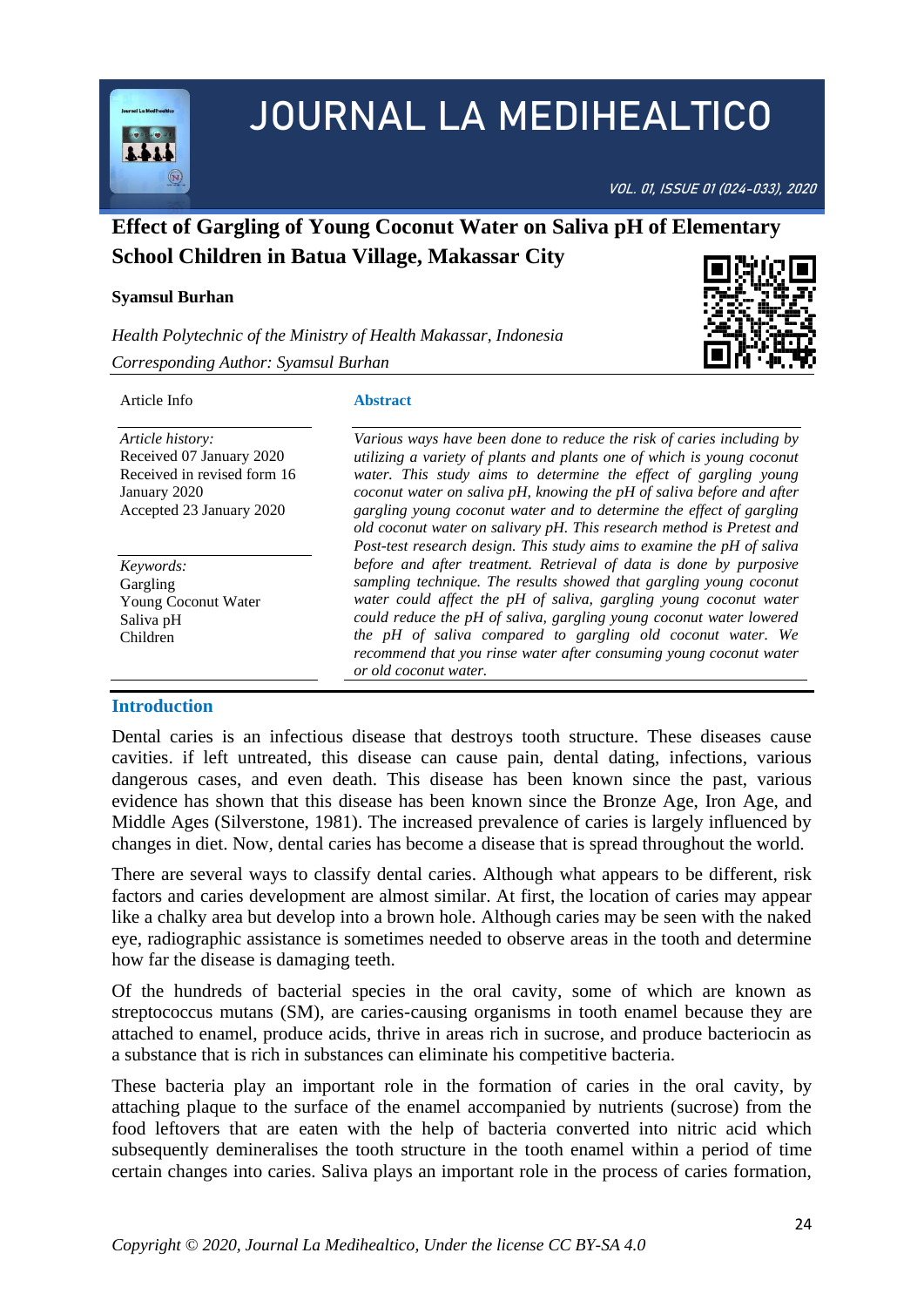an adequate function of saliva is important in defense against caries attacks. Salivary protection mechanisms, including caries removal, buffer action, anti-microbial, and remineralization (Lisnayetti, 2017).

Now various ways have been done to reduce the risk of caries. Among them by utilizing various plants and plants that we can find around us. Among the use of young coconut water, where we know together with coconut plants can be used all parts of the leaves to the roots of the plant. Young coconuts are very easy to find and are found in Indonesia, especially in southern Sulawesi. On the fruit, there is meat and coconut water. Prof. Dr. F. G. W. Narno (2002) writes in his book, Coconut water contains 46 calories per cup  $(1 \text{ cup} = -7 + 230 \text{ ml})$ and 2 grams of protein. The salt content of sodium or sodium is relatively very high, which is about

252 mg. Likewise, with fiber that reaches 3 grams, the total fat content is very low, which is around 0.5 grams with 0.4 saturation. Coconut water contains all of the B group vitamins, except for vit B6, and vit B12. There are 6.00 mcg of folic acid and 5.8 mg of vitamin C, the mineral content in 1 cup is calcium 57.6 mg, iron 0.7, magnesium 60 mg, potassium 600 mg, and zinc 0.2 mg.

Nutrient content in young coconut water such as vitamins, amino acid minerals, organic and inorganic content needed by the body, coconut water also contains calcium, phosphorus, protein, carbohydrate and sugar ions. these ingredients have in common the contents that exist in saliva that can help the remineralization process (Santoso, 1996). In a previous study conducted by Shandy Hidayat and his two colleagues at the Faculty of Dentistry, Lambung Mangkurat University, Banjarmasin, which used sweet and sticky foods containing carbohydrates and sugars such as those contained in young coconut water were proven to increase salivary pH (Calbom & Calbom, 2008).

For this reason, this research will explain and explain whether the effect of gargling young coconut water on saliva pH, knowing the pH of saliva before and after gargling young coconut water, as well as knowing the effect of gargling old coconut water on salivary pH.

#### **Methods**

This type of research is experimental with a Pretest-Posttest research design. This study aims to examine the pH of saliva before and after treatment. Data is collected by using purposive sampling technique (sample criteria have been determined). The population in this study were all grade 5 students of SD Inpres Tello Baru II in Batua Village, Manggala District, Makassar City. The sample of this study was obtained from a population of 39 children in grade 5 of SD Inpres Tello Baru II in Batua Village, Manggala District, Makassar City. This research is located at SD Tpres Baru II Elementary School in Batua Village. Manggala District, Makassar City. The raw data that has been obtained is then processed using the SPSS (Statistical Package for Social Science) program which is generally used to analyze data. The statistical test used was a paired t-test to see differences in salivary pH changes before and after rinsing young coconut water.

#### **Results and Discussion**

Table 4.1 Salivary pH Distribution in Respondents Before Gargling Coconut water

| saliva pH    | Total (n) | Precentage $(\% )$ |
|--------------|-----------|--------------------|
| Acid         |           |                    |
| Neutral      |           |                    |
| Base         |           |                    |
| <b>Total</b> | 30        | 1 A C              |

Source: Data Processing result, 2019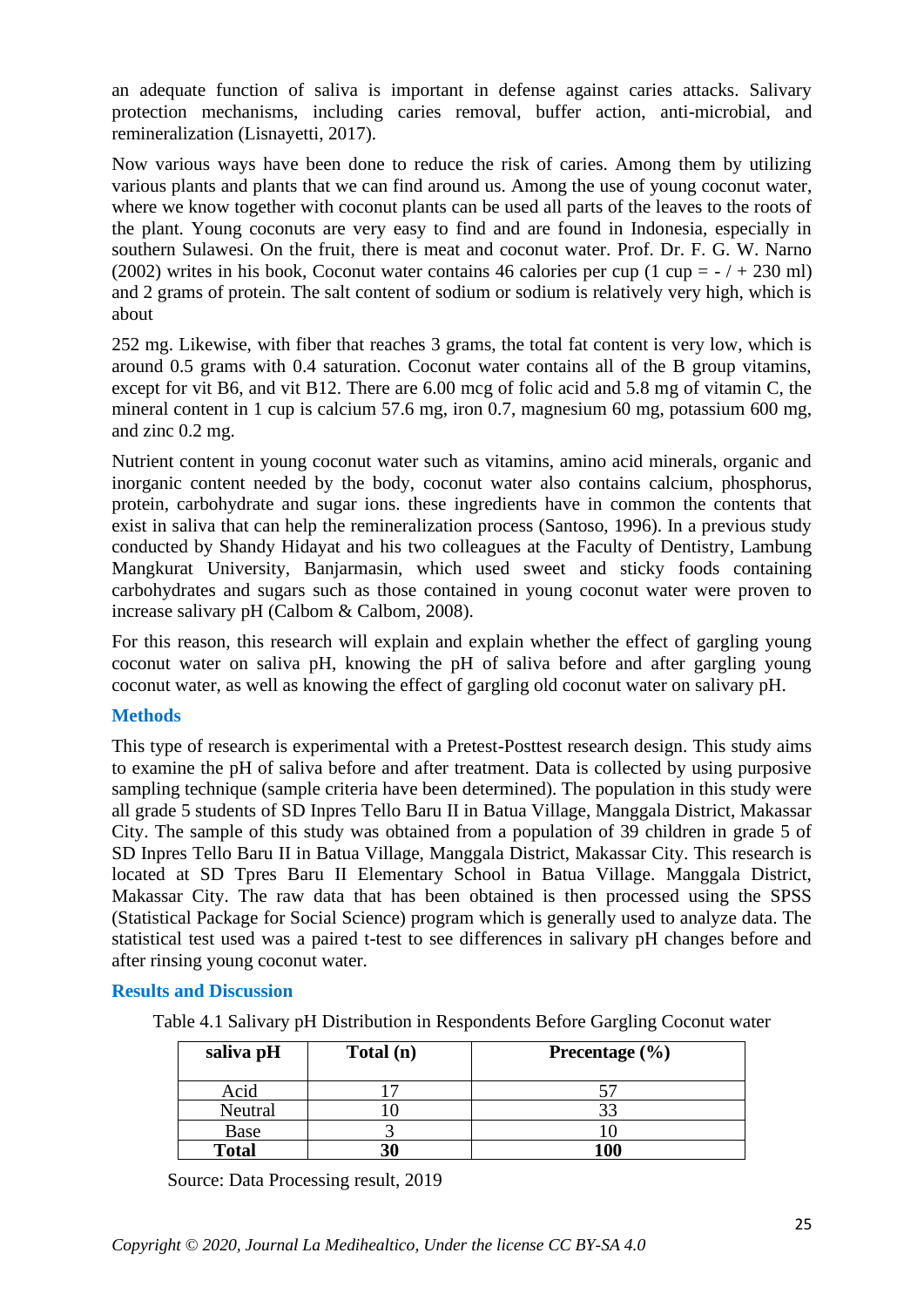

*Figure 4.1 Salivary pH Distribution of Respondents Before Gargling Young Coconut Water.*

Table and figure 4.1 show that 17 respondents (57%) had salivary pH in acidic criteria, 10 respondents (33%) were in neutral criteria, and 3 respondents (10%) were in basic criteria before gargling young coconut water.

| pH saliva    | Total (n) | Percentage $(\% )$ |
|--------------|-----------|--------------------|
| Acid         |           | '00                |
| Neutral      |           |                    |
| Base         |           |                    |
| <b>Total</b> | 30        | 100                |

Table 4.2 Salivary pH Distribution of Respondents After Rinsing Young Coconut Water

Source: Data Processing Result, 2019



*Figure 4.2 Salivary pH Distribution of Respondents After Gargling Coconut water.*

Table and figure 4.2 show that 30 respondents (100%) had salivary pH in acidic criteria, and without respondents (0%) who were in neutral and basic criteria after gargling young coconut water.

Table 4.3 Salivary pH Distribution in Respondents Before and After Gargling Young Coconut Water

| <b>Criteria</b> | <b>Before Gargling</b> |                             | <b>After Gargling</b> |                                            |
|-----------------|------------------------|-----------------------------|-----------------------|--------------------------------------------|
|                 | Total(n)               | Percentage<br>$\frac{1}{2}$ | Total (n)             | Percentage<br>$\left( \frac{1}{2} \right)$ |
| Acid            |                        |                             | 30                    | 100                                        |
| Neutral         |                        | 33                          |                       |                                            |
| Base            |                        | 10                          |                       |                                            |
| <b>Total</b>    | 30                     | 100                         | 30                    | 100                                        |

Source: Data Processing Result, 2019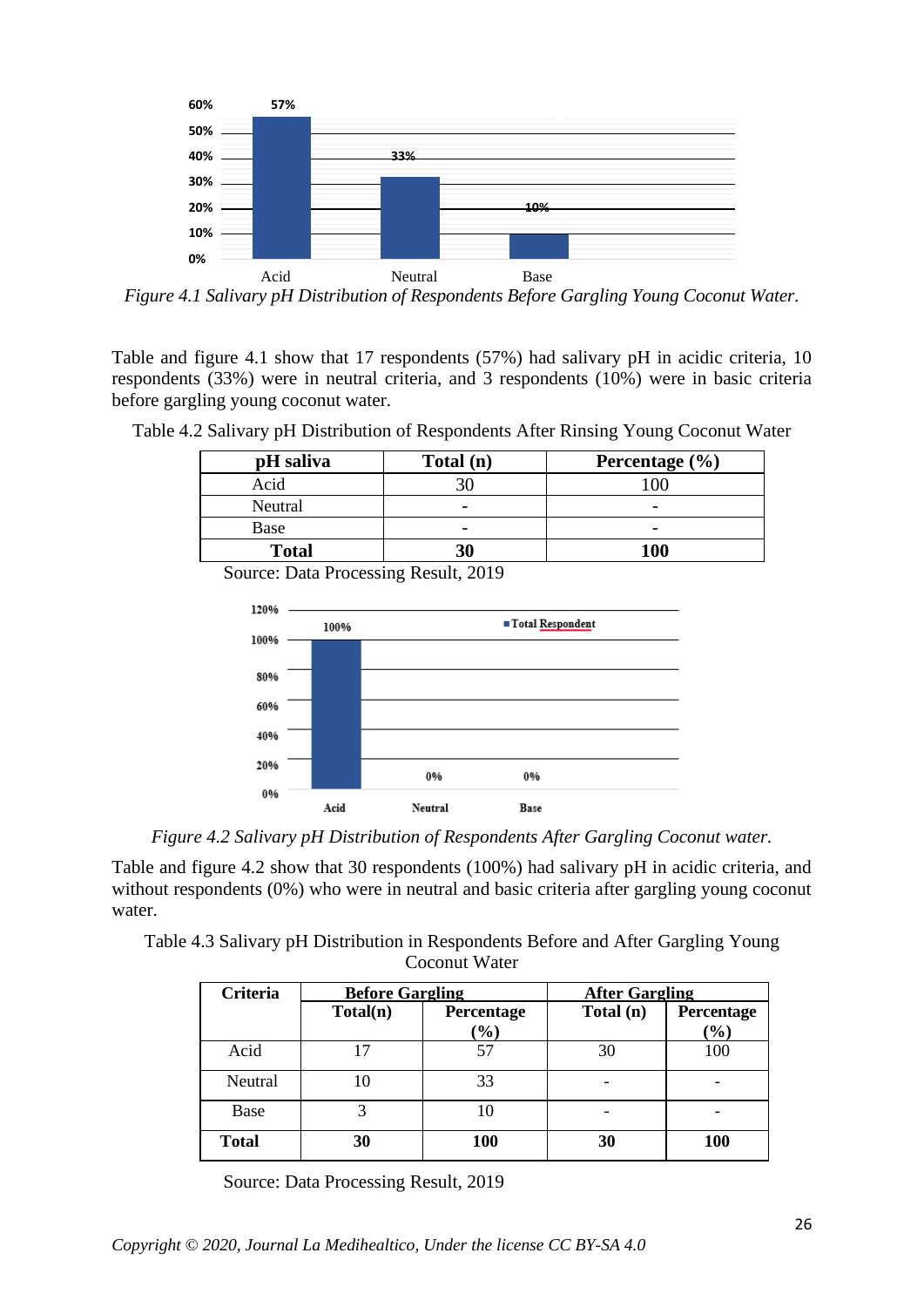

*Figure 4.3 Salivary pH Distribution of Respondents Before and After Gargling of Young Coconut Water*

Table and figure 4.3 show that there is a difference between salivary pH before and after rinsing young coconut water, before rinsing acidic saliva pH by 17 respondents (57%), with neutral criteria as much as 10 respondents (33%) and basic criteria by 3 respondents (10 %), and after rinsing there was a change in salivary pH with acid criteria of 30 respondents (100%), neutral criteria without respondents (0%), and alkaline criteria without respondents (0%).

|                                                  | N  | <b>Minimum</b> | <b>Maximum</b> | <b>Mean</b> | Std.<br><b>Deviation</b> |
|--------------------------------------------------|----|----------------|----------------|-------------|--------------------------|
| pH Saliva before Gargling<br>young coconut water | 30 | 6.15           | 7.38           | 6.6757      | .30247                   |
| pH Saliva after Gargling young<br>coconut water  | 30 | 5.07           | 6.83           | 5.7273      | .44118                   |
| Valid N (listwise)                               | 30 |                |                |             |                          |

Table 4.4 Descriptive Statistics of Young Coconut Water

Source: Data Processing Results, 2019

The table above explains the general description of saliva about the data used in research with the treatment of Young Coconut Water. The pH level before rinsing young coconut water from 30 samples obtained an average of 6.6757 with a standard deviation of 0.30247. The pH value after rinsing young coconut water from 30 samples obtained an average of 5.7273 with a standard deviation of 0.44118.

Table 4.5 Results of Analysis of T-Test for Young Coconut Water

|                                | <b>Paired Differences</b> |                 |       |   |                     |
|--------------------------------|---------------------------|-----------------|-------|---|---------------------|
| Std.<br>95% Confidence<br>mean |                           |                 |       | T |                     |
|                                | Deviation                 | Interval of the |       |   | Sig. (2-<br>tailed) |
|                                |                           | Difference      |       |   |                     |
|                                |                           | lower           | Jpper |   |                     |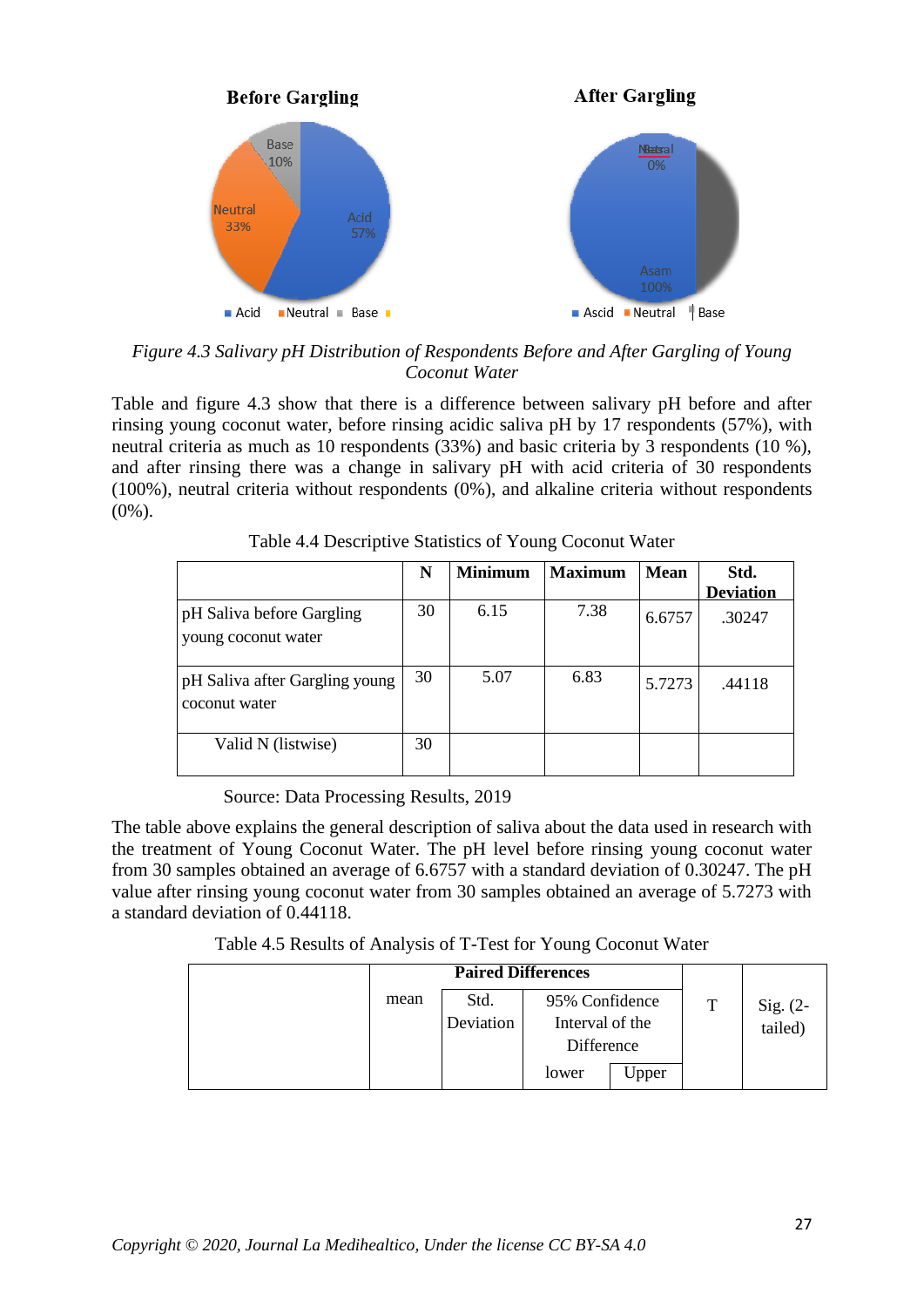| Pair   Before gargling | .94833 | .43390 | .78631 | 1.11035   11.971 | .000 |
|------------------------|--------|--------|--------|------------------|------|
| <b>Young Coconut</b>   |        |        |        |                  |      |
| Water - After          |        |        |        |                  |      |
| gargling Young         |        |        |        |                  |      |
| <b>Coconut Water</b>   |        |        |        |                  |      |
|                        |        |        |        |                  |      |
|                        |        |        |        |                  |      |
|                        |        |        |        |                  |      |

Source: Data Processing Results, 2019

The table above explains the results of a comparison test between the pH value before rinsing young coconut water and after rinsing young coconut water. The results of changes in pH before and after gargling young coconut water obtained an average of 0.94833. This average value indicates a change in the value of pH before and pH after rinsing coconut water which shows a decrease in pH. The t-test value in the table is  $11,971$  with sig.  $0.000 < 0.05$  which explains that there is a significant or significant difference between the pH before rinsing young coconut water and the pH after rinsing young coconut water.

Whereas when gargling young coconut water is compared with gargling old coconut water with the same sample that takes place at different times namely the number of samples examined as many as 30 people from the total sample of 39 students should be grade 5 elementary school. With the same location, Tello Baru II Elementary School in Batua Village, Manggala District, Makassar City. From the sample of 30 students the following results were obtained:

| Table 4.6 Distribution of Saliva pH in Respondents Before Gargling Old Coconut Water |  |  |  |
|--------------------------------------------------------------------------------------|--|--|--|
|                                                                                      |  |  |  |

| pH saliva    | Total (n) | Percentage $(\% )$ |
|--------------|-----------|--------------------|
| Acid         |           |                    |
| Neutral      |           |                    |
| Base         |           |                    |
| <b>Total</b> | 30        | <b>100</b>         |

Source: Data Processing Result, 2019



*Figure 4.4 Distribution of Saliva pH in Respondents Before Gargling Old Coconut Water*

Table and figure 4.4 show that 9 respondents (30%) had salivary pH in acidic criteria, 18 respondents (60%) were in neutral criteria, and 3 respondents (10%) were in alkaline criteria before gargling old coconut water.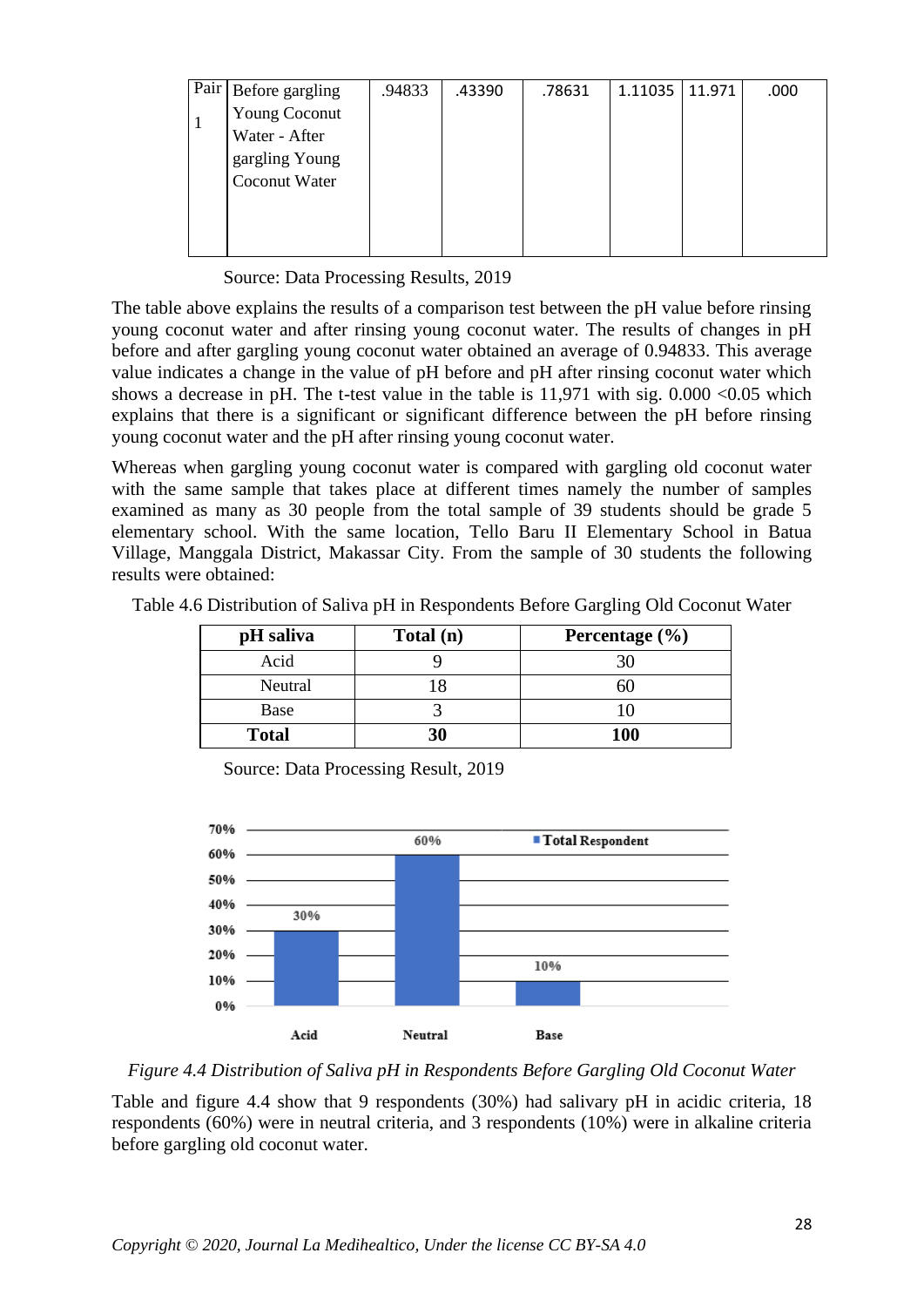| pH saliva    | Total (n) | Percentage $(\% )$ |
|--------------|-----------|--------------------|
| Acid         | 25        |                    |
| Neutral      |           |                    |
| Base         |           |                    |
| <b>Total</b> | 30        | <b>100</b>         |

Table 4.7 Salivary pH Distribution of Respondents After Gargling Old Coconut Water

Source: Data Processing Result, 2019



*Figure 4.5 Salivary pH Distribution of Respondents After Gargling Old Coconut Water*

Table 4.6 and figure 4.5 show that 25 respondents (84%) had salivary pH in acidic criteria, 4 respondents (13%) were in neutral criteria and 1 respondent (3%) in alkaline criteria after gargling young coconut water.

Table 4.8 Salivary pH Distribution in Respondents Before and After Gargling of Old Coconut Water

| <b>Criteria</b> | <b>Before Gargling</b> |            | <b>After Gargling</b> |              |  |
|-----------------|------------------------|------------|-----------------------|--------------|--|
|                 | Total (n)              | Percentage |                       | Percentage   |  |
|                 |                        | (%)        | Total (n)             | (%)          |  |
| Acid            |                        | 30         | 25                    | 84           |  |
| Neutral         | X                      | 60         |                       | 13           |  |
| Base            |                        |            |                       |              |  |
| <b>Total</b>    | 30                     | 100        | 30                    | $\mathbf{0}$ |  |

Source: Data Processing Result, 2019



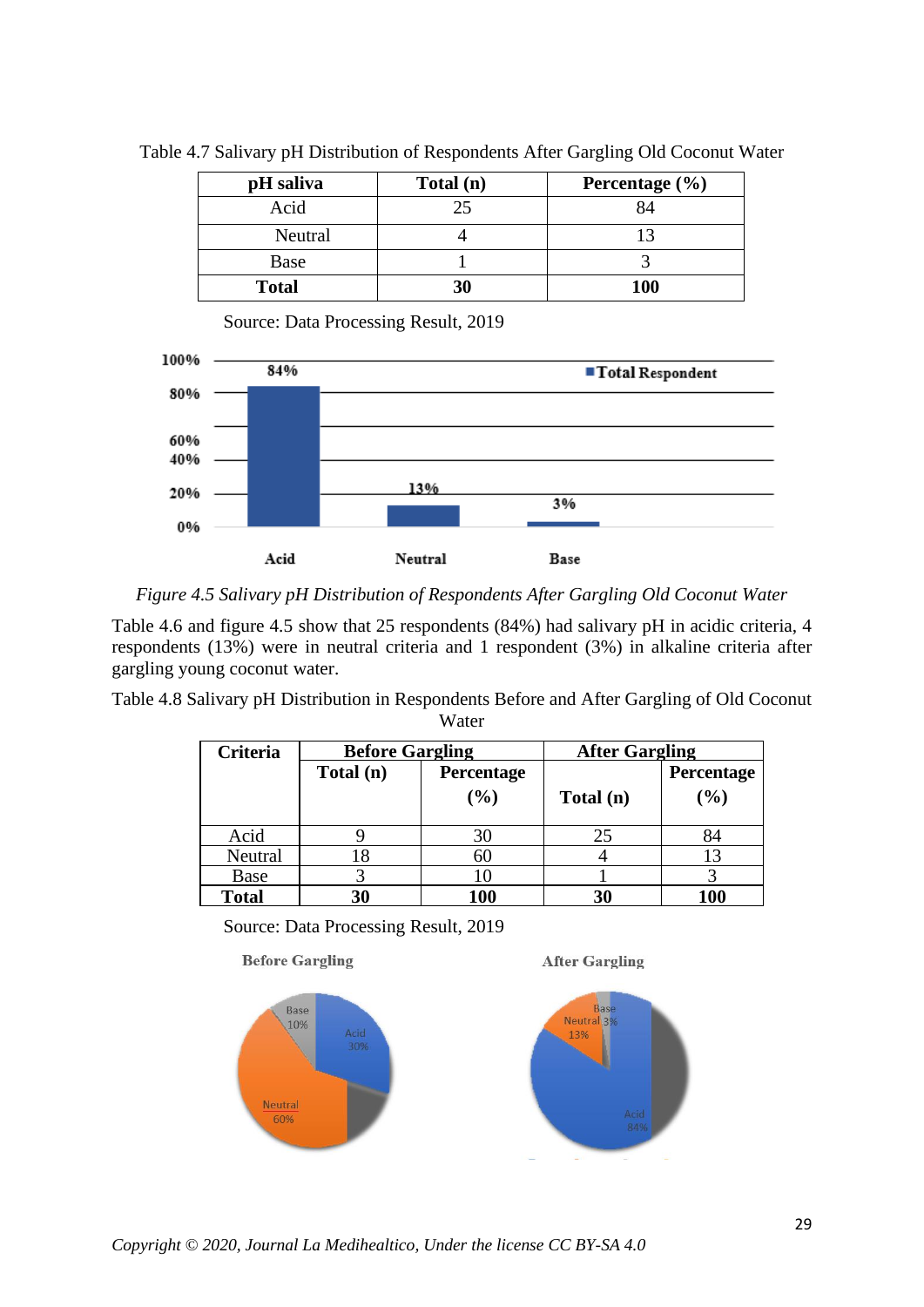### *Figure 4.6 Salivary pH Distribution of Respondents Before and After Gargling of Old Coconut Water*

Table and figure 4.8 show that there is a difference between salivary pH before and after gargling old coconut water, before gargling salivary acid pH as much as 9 respondents (30%), with neutral criteria as many as 18 respondents (60%) and basic criteria as many as 3 respondents (10 %), and after rinsing there was a change in salivary pH with an acidic criterion of 25 respondents (84%), a neutral criterion of 4 respondents (13%), and a baseline criterion of 1 respondent (3%).

|                           | N  |      | Minimum   Maximum   Mean |        | Std.      |
|---------------------------|----|------|--------------------------|--------|-----------|
|                           |    |      |                          |        | Deviation |
| pH Saliva Before Gargling | 30 | 6,36 | 7.46                     |        |           |
| Old Coconut               |    |      |                          | 6.9060 | .31572    |
| pH Saliva After Gargling  | 30 | 5.39 | 7,33                     |        |           |
| Old Coconut               |    |      |                          | 6.1847 | .48662    |
| Valid N (listwise)        | 30 |      |                          |        |           |
|                           |    |      |                          |        |           |

Table 4.9 Descriptive Statistics of Old Coconut Water

Source: Data Processing Result, 2019

The table above explains a simple description of the data used in the study with the treatment of gargling old coconut water. The pH level before rinsing old coconut water from 30 samples obtained an average of 6.9060 with a standard deviation of 0.31572. As for the pH value after rinsing old coconut water from 30 samples obtained an average of 6.1847 with a standard deviation of 0.48662.

Table 4.10 Results of Analysis of Old Coconut Water T-Test

|                                                                                               |        | <b>Paired Differences</b> | t                                               | Sig. (2-tailed) |       |      |
|-----------------------------------------------------------------------------------------------|--------|---------------------------|-------------------------------------------------|-----------------|-------|------|
|                                                                                               | mean   | Std.<br>Deviation         | 95% Confidence<br>Interval of the<br>Difference |                 |       |      |
|                                                                                               |        |                           | Lower                                           | upper           |       |      |
| Pair<br>Before gargling<br>old coconut<br>1<br>water - After<br>gargling old<br>coconut water | .72133 | .45236                    | .55242                                          | .89025          | 8.734 | .000 |

Source: Data Processing Result, 2019

The table above explains the results of a comparison test between the pH value before rinsing old coconut water and after rinsing old coconut water. The results of changes in pH before and after gargling old coconut water obtained an average of 0.72133. This average value indicates a change in the value of pH before and pH after gargling old coconut water which shows a decrease in pH. The t-test value in the table is  $8.734$  with sig.  $0.000 \le 0.05$  which explains that there is a significant or significant difference between the pH before rinsing old coconut water and the pH after rinsing old coconut water.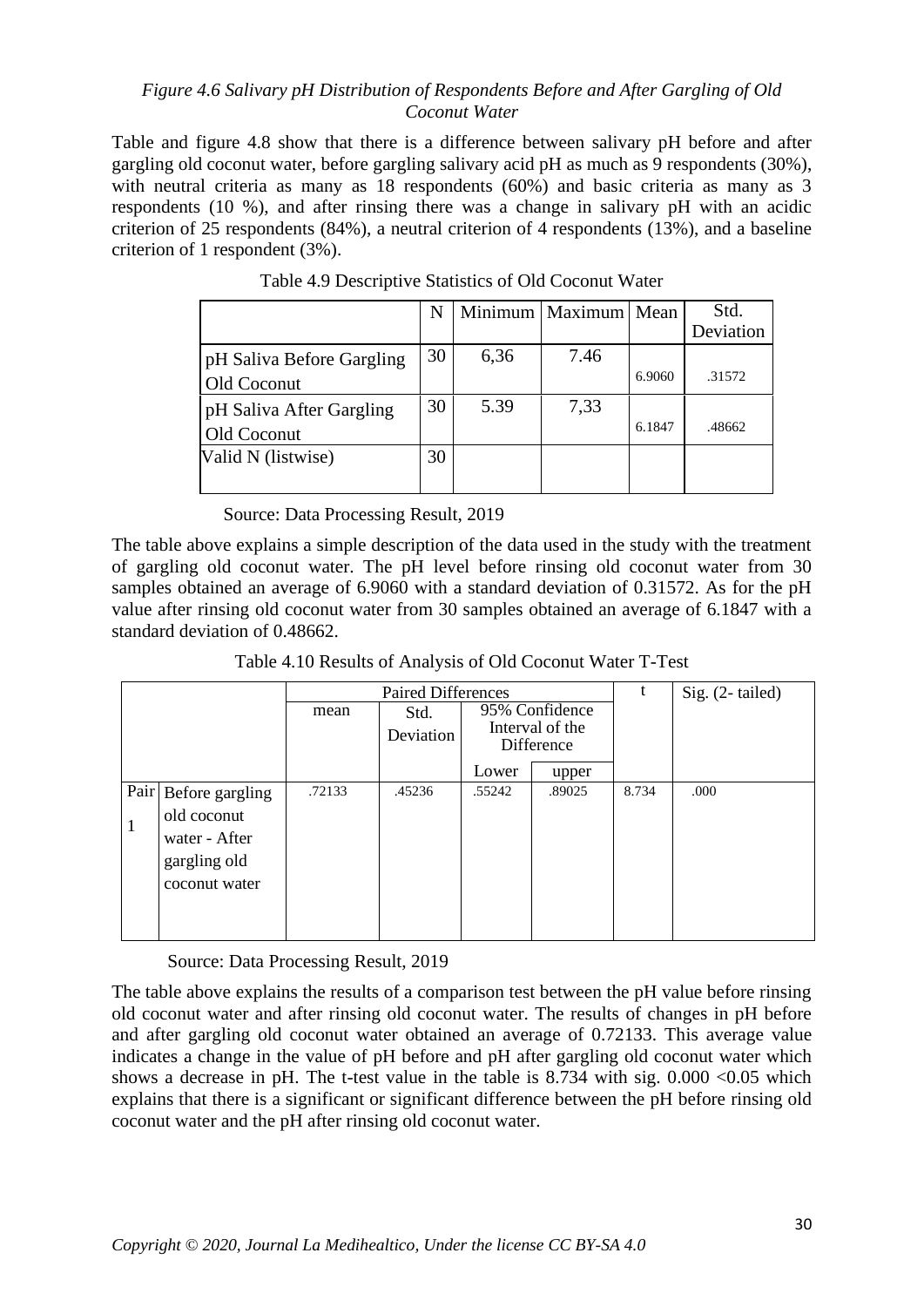Based on the t-test output table between the change in pH value by drinking young coconut water and the pH of drinking old coconut water. Detailed comparisons are presented in the following table:

#### Table 4.11 Results of T-Test Analysis Comparison of Young Coconut Water and Old Coconut Water

| Treatment                               | Average value | Sign  |
|-----------------------------------------|---------------|-------|
| Changes in pH using young coconut water | 0,94833       | 0,000 |
| Changes in pH using old coconut water   | 0,72133       | 0,000 |

Source: Data Processing Result, 2019

Changes in pH value by rinsing young coconut water and pH rinsing old coconut water. Changes in pH using young coconut water with an average value of 0.94833 changes with sig. 0.000 <0.05, while the change in pH uses old coconut water with an average value of change of 0.72133 with a sig value.  $0.000 < 0.05$ .

From the results of the study with the title of the effect of gargling young coconut water on saliva pH in grade 5 children of SD Inpres Tello Baru II in Batua Village, Manggala District, Makassar City. Where in Table and Figure 4.3 shows that the distribution before (pretest) and after rinsing young coconut water as many as 17 respondents (57%) had salivary pH in acidic criteria and after gargling young coconut water increased to 30 respondents (100%) had salivary pH in acid criteria, 10 respondents (33%) who were in the neutral criteria before gargling young coconut water, and as many as 3 respondents (10%) who were in the alkaline criteria turned acidic or decreased in number after gargling young coconut water.

This means that all respondents (30 people) after gargling young coconut water are in acidic criteria, the results show there is a decrease in pH or an increase in the amount of pH toward acid, the results of this study are in line with the results of the Mokoginta study (2017), in line with the results of the study conducted by Kusumawardani et al (2017). Where respondents experienced a decrease in salivary pH after gargling young coconut water. Food and drinks consumed can cause saliva to be acidic or basic. Gargling with young coconut water can reduce the pH of saliva. The decrease in pH after rinsing coconut water due to young coconut water has a low pH of 5.5, and the contents of the ions in it are acidic such as vitamin C, total solids or lactic acid, and reducing sugars consisting of fructose, glucose, and amino acids.

Organic acids found in coconut water can affect changes in salivary pH. The more sources of organic acids that can be metabolized, the lower the pH of saliva (Mokoginta et al., 2017). Acidic foods or drinks can cause a decrease in salivary pH, whereas carbohydrates and sugar in coconut water are defermented by bacteria which then produce acids and cause salivary pH to fall. This proves that the calcium content of 248mg / 250ml coconut water is inadequate to increase the pH of saliva. This amount is far less than the calcium content in other calciumcontaining foods such as cheese that is equal to 714mg / 100g which has been proven to increase salivary pH after consumption of soft drinks (Kusumawardani et al., 2017).

Kidd and Bechal (1993) Say the food we consume daily can affect changes in salivary pH in the oral cavity, especially foods that are acidic will tend to cause changes in salivary pH to go down and be acidic as well. In addition, the results of carbohydrate metabolism by microorganisms in the oral cavity will also produce acids that will trigger the process of demineralization of enamel and dentin, which will lead to caries. Acid production from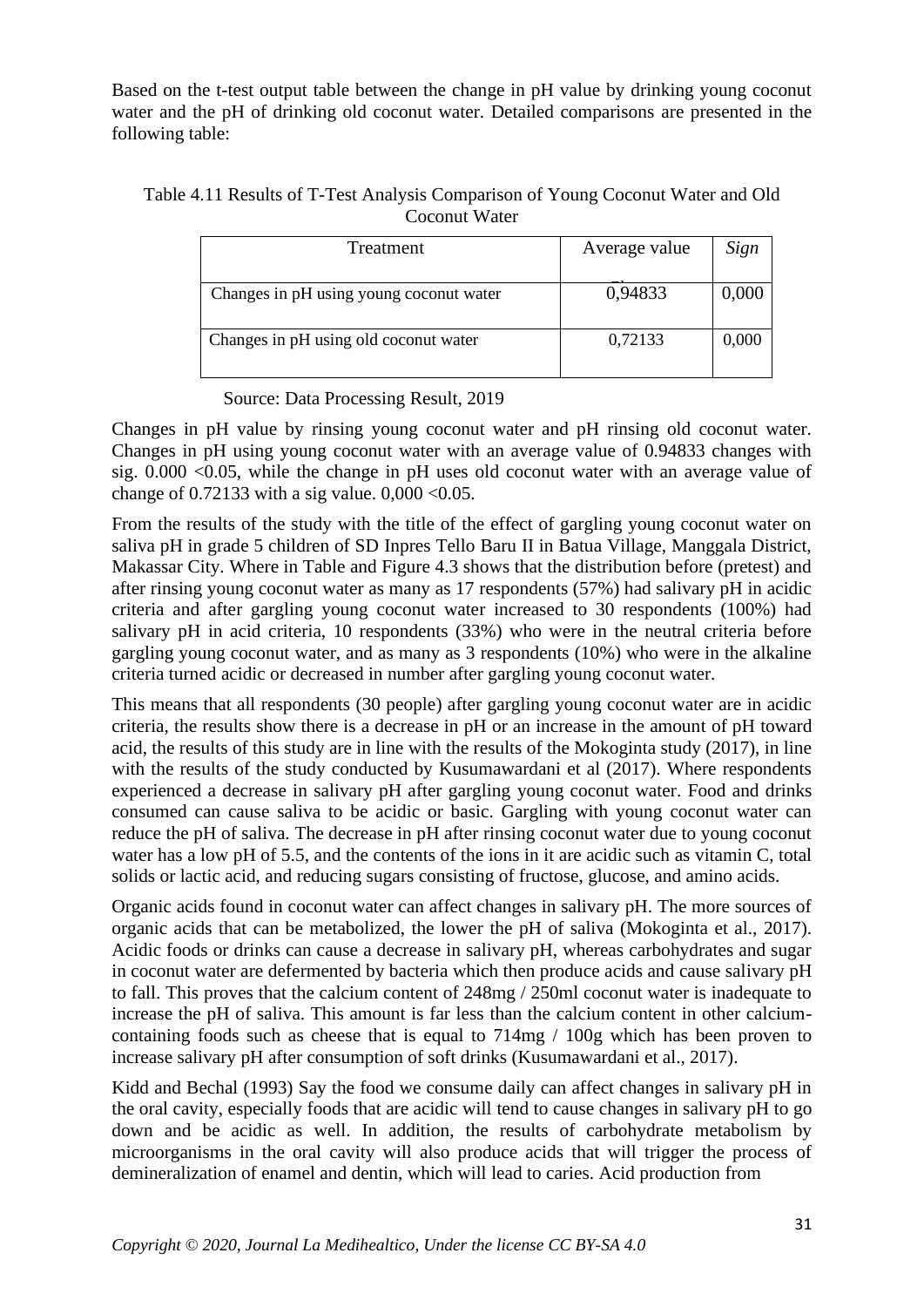microorganisms that exist in dental plaque will continue during the process of carbohydrate metabolism. Stephan's curve shows a sharp decrease in the acidity of dental plaque after carbohydrate consumption. Plaque bacteria will ferment carbohydrates (especially sugar and starch) and will produce acids,  $H + \text{ions}$  in acids will replace Ca bonds in the hydroxyapatite in enamel.

The degree of acidity of the pH (Potential of Hydrogen) and the salivary buffer capacity is determined by the quantitative and qualitative arrangement of electrolytes in the saliva mainly determined by the bicarbonate arrangement, because the bicarbonate arrangement is very constant in the saliva and originates from the salivary glands. Saliva in normal condition between 6.7-7.3, acid <6.7 and base> 7.3 if the oral cavity is low pH will facilitate the growth of acidogenic germs such as Streptococcus mutans and Lactobacillus (Arpa & Jubhari, 2017).

Tooth decay is caused by several types of acid-producing bacteria that can damage due to carbohydrate fermentation reactions including fructose, sucrose, and glucose (Loesche, 2007). The acid produced affects tooth minerals so they become sensitive at low pH. A tooth will experience demineralization and remineralization. When the pH drops below 5.5, the demineralization process becomes faster than remineralization. This causes more tooth minerals to melt and make holes in the teeth (Rahmawati et al., 2014).

From the results of table 4.4 shows the amount of pH level data before gargling young coconut water from 30 samples obtained an average of 6.6757 with a standard deviation of 0.30247. As for the pH value after rinsing young coconut water from 30 samples obtained an average of 5.7273 with a standard deviation of 0.44118. This average value indicates a change in the pH value before rinsing and the pH after rinsing young coconut water which shows a decrease in the pH of saliva.

The test results compare the pH values in table 4.5 between before gargling young coconut water and after gargling young coconut water. The results of changes in pH values before and after gargling coconut water obtained an average of 0.94833. This average value indicates a change in the value of pH before and pH after gargling coconut water which shows a decrease in pH. The t-test value in the table is  $11,971$  with sig.  $0.000 \le 0.05$  which explains that there is a significant or significant difference between the pH before rinsing young coconut water and the pH after rinsing young coconut water.

Whereas when gargling young coconut water is compared with gargling old coconut water, which has been written previously in Table and Figure 4.8 which shows that before gargling old coconut acid salivary pH was 9 respondents (30%) after gargling old coconut water had increased by 25 respondents ( 84%), neutral criteria as many as 18 respondents (60%) before gargling old coconut water and after gargling decreased by 4 respondents (13%), then basic criteria as many as 3 respondents (10%) before gargling old coconut water and after gargling old water Old coconuts also decreased by 1 respondent (3%). So it can be seen that there is a change indicating a decrease in pH towards the acid.

The results of the comparison of pH values between before gargling old coconut water and after gargling old coconut water are the results of changes in pH values before and after gargling old coconut water obtained an average of 0.72133. This average value shows the change in pH value before rinsing old coconut water and the pH after rinsing old coconut water which shows a decrease in pH value. The t-test value in the table is 8.734 with sig. 0.000 <0.05 which explains that there is a significant or significant difference between the pH before rinsing old coconut water and the pH after rinsing old coconut water.

Based on the t-test output table between changes in pH value with rinsing young coconut water and pH rinsing old coconut water. Changes in pH using young coconut water with an average value of 0.94833 changes with sig. 0.000 <0.05, while the change in pH uses old coconut water with an average value of change of  $0.72133$  with a sig value.  $0.000 \le 0.05$ .